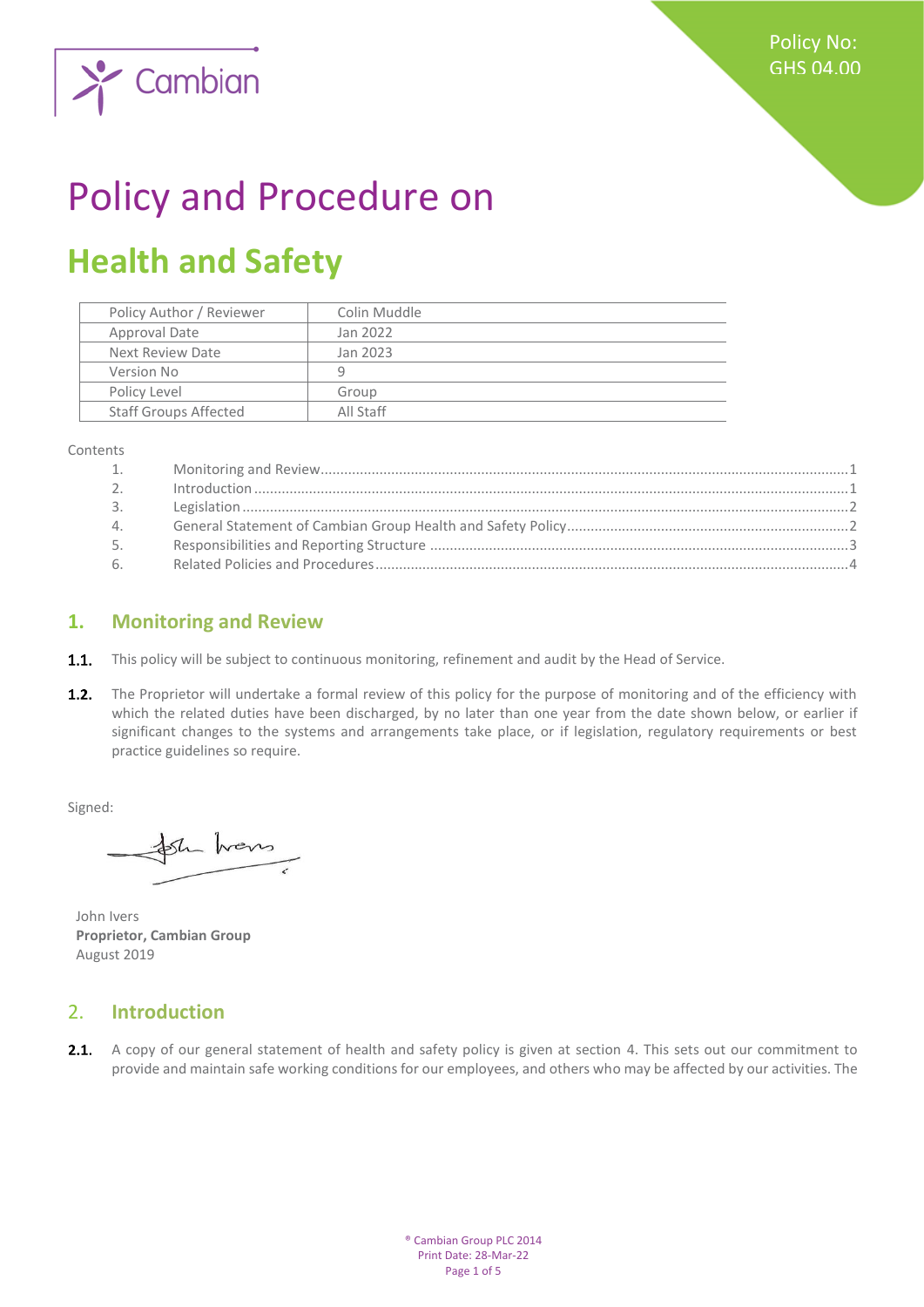

Policy No: GHS 04.00

objectives and implications of this statement are communicated to our employees, initially through our induction process and subsequently through the online training programme and the contents of this policy.

- $2.2.$ Individual senior level responsibilities and reporting arrangements are detailed at section 5.
- $2.3.$ This policy is supported by our health and safety management system which details our arrangements for the effective management of our significant risks and exposures. This includes detailed policies and procedures, process for assessing risk, and our arrangements for emergencies, fire and first aid etc. These are listed at section 6.

#### <span id="page-1-0"></span>**3. Legislation**

- $3.1.$ The purpose of this policy is to ensure that, as far as reasonably practicable, the safety of all employees, individuals in our care, visitors and any other individuals who may be affected by our activities is safeguarded through compliance with relevant health and safety legislation including:
	- Control of Asbestos Regulations 2012
	- Control of Substances Hazardous to Health Regulations 2002
	- Electricity at Work Regulations 1989
	- Equality Act 2010
	- Gas Safety (Installation and Use) Regulations 1994 and 1998
	- Health and Safety (Display Screen Equipment) Regulations 1992
	- Health and Safety (First Aid) Regulations 1991
	- Health and Safety (Safety Signs and Safety Signals) Regulations 1996
	- Health and Safety at Work etc. Act 1974
	- Management of Health and Safety at Work Regulations 1999
	- Manual Handling Operations Regulations 1992
	- Personal Protective Equipment at Work Regulations 1992
	- Regulatory Reform (Fire Safety) Order 2005
	- Reporting of Injuries, Diseases and Dangerous Occurrences Regulations 2013,
	- Work at Height Regulations 2005
	- Workplace (Health, Safety and Welfare) Regulations 1992

#### <span id="page-1-1"></span>4. General Statement of Cambian Group Health and Safety Policy

- $4.1.$ It is our policy to ensure, so far as is reasonably practicable, the safety of all employees and any other persons who may be directly affected by the activities of the Company.
- $4.2.$ So far as is reasonably practicable, Cambian Group will also:
	- Aim to achieve compliance with legal requirements through good occupational health and safety performance.
	- Provide adequate resources to implement this policy.
	- Establish and maintain a safe and healthy working environment.
	- Ensure that significant risks arising from work activities under our control are eliminated or adequately controlled.
	- Develop and implement appropriate occupational health and safety procedures, and safe working practices.
	- Include the management of health and safety as a specific responsibility of registered managers/heads/principals at all levels.
	- Ensure this policy is understood and implemented throughout the organisation.
	- Involve employees in health and safety decisions through consultation and co-operation.
	- Maintain workplaces under our control in a condition that is safe and without risk to health.
	- Regularly review compliance with the policy and the management system that support it.

Version: 9 9 **9** Cambian Group PLC 2014 **Approved by:** Colin Muddle Next Review Date: Jan 2023 | Policy Name: Health and Safety | Date: Jan 2022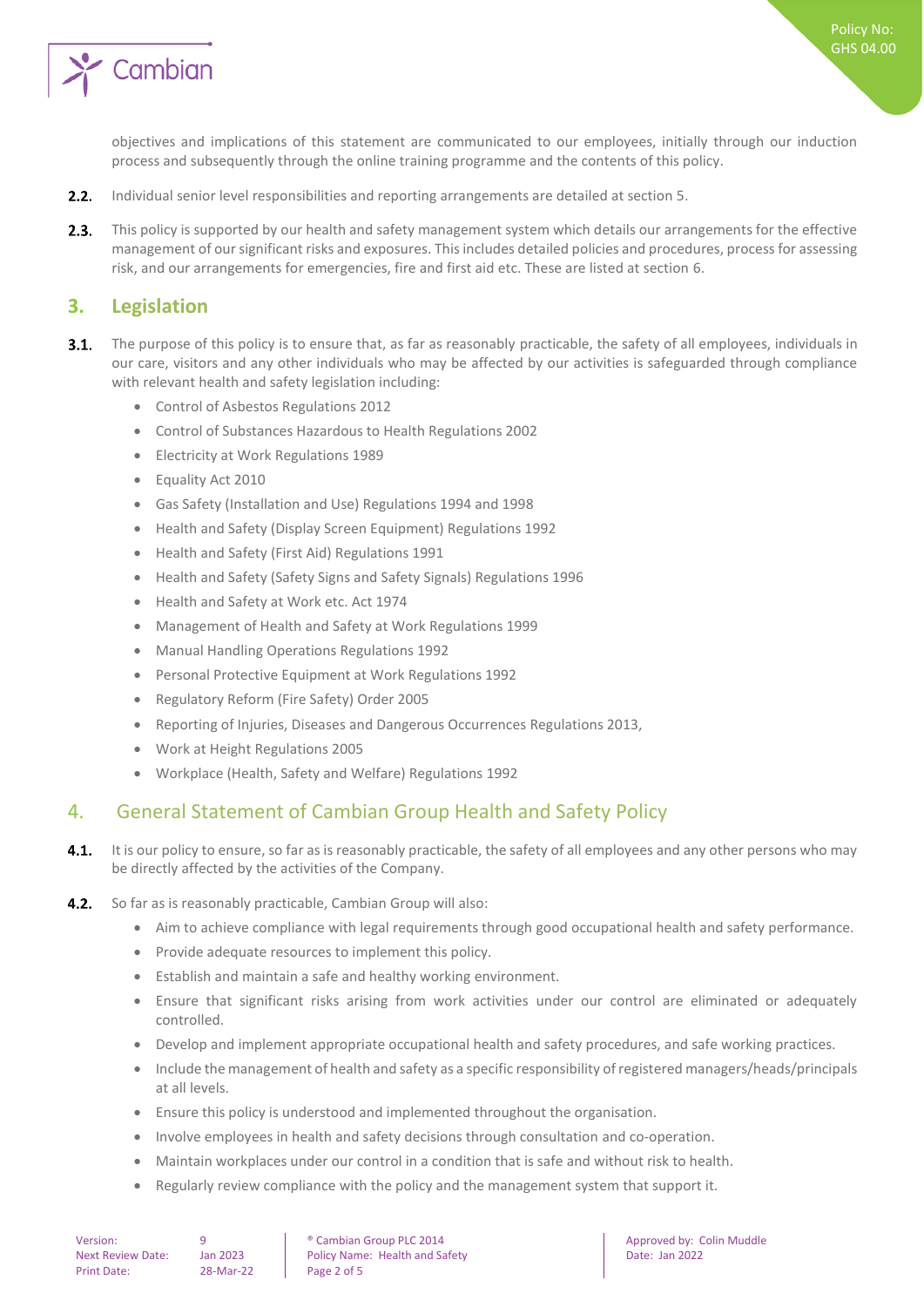

### <span id="page-2-0"></span>5. Responsibilities and Reporting Structure

- $5.1.$ To meet the objectives of our health and safety policy we have clearly defined senior level responsibilities for the management of health and safety. These are summarised in the following organogram.
- $5.2.$ This hierarchy does not necessarily represent the organisation for other business activities.
- $5.3.$ The Chief Operating Officer has ultimate responsibility for the formulation and implementation of the company's health and safety policy, and in particular for:
	- Ensuring that the necessary arrangements are in place for managing health and safety effectively, and that senior managers are accountable for health and safety.
	- Considering health and safety during the planning and implementation of business strategy.
	- Ensuring there are sufficient resources for meeting the objectives of the health and safety policy.
	- Including health and safety on the agenda of Board meetings and senior executive meetings.
	- Ensuring arrangements are in place to monitor and review health and safety performance across the company, including accidents and incidents; and ensuring that the necessary amendments are made to relevant policies, procedures and processes.
	- Periodically reviewing the objectives of the health and safety policy.
- 54 Specific overall responsibility for the management of our health and safety programme on a day to day basis has been assigned to the Caretech Group Compliance and Regulation Director supported as appropriate by the Chief Operating Officer, Director of Facilities Maintenance and Group Clinical Lead . This includes:
	- Ensuring that the objectives of health and safety policy are implemented.
	- Ensuring that health and safety is considered prior to the implementation of new processes.
	- Ensuring that suitable policies and procedures are provided and implemented to meet the objectives of the health and safety policy.
	- Ensuring that there is a training policy in place so that employees are competent for their respective roles and their health and safety responsibilities.
	- Ensuring that arrangements are in place for the elimination or control of risks in relation to health and safety.
	- Ensuring suitable emergency arrangements are in place in relation to fire, accidents and first aid.
	- Ensuring suitable controls are in place for the effective management of contractors.
	- Ensure that reports, recommendations and notices issued by enforcement authorities, external auditors, and other relevant parties are evaluated and actioned within allocated timescales.
	- Ensuring that contractors are competent for the work they carry out and operate to an effective permit to work system where applicable.
	- Monitoring performance in relation to health and safety and reporting to the Chief Operating Officer on progress against the objectives of the health and safety policy.
	- Reviewing accidents and other incidents in relation to health and safety and reporting to the Chief Operating Officer on the outcome of these investigations.
	- Ensuring that all the essential elements of the health and safety system are implemented, monitored and reviewed.
- $5.5.$ Day to day responsibility for the management of health and safety at individual locations is delegated to School Heads/Principals and Registered Managers of each individual location. This includes:
	- Ensuring risk assessments are completed and reviewed for all significant work activities and the results of these assessments are implemented and communicated to employees.
	- Ensuring that the arrangements for fire, first aid, accidents and emergencies are implemented.
	- Ensuring that accident and incidents have been reported, recorded, notified and investigated as appropriate, and records are maintained.
	- Monitor health and safety standards on site at regular intervals and ensure remedial action is implemented.

| Version:          |  |
|-------------------|--|
| Next Review Date: |  |
| Print Date:       |  |

 $P^2$ -Mar-22 Page 3 of 5

9 **8 Cambian Group PLC 2014 Approved by: Colin Muddle** Jan 2023 Policy Name: Health and Safety **Date: Jan 2022**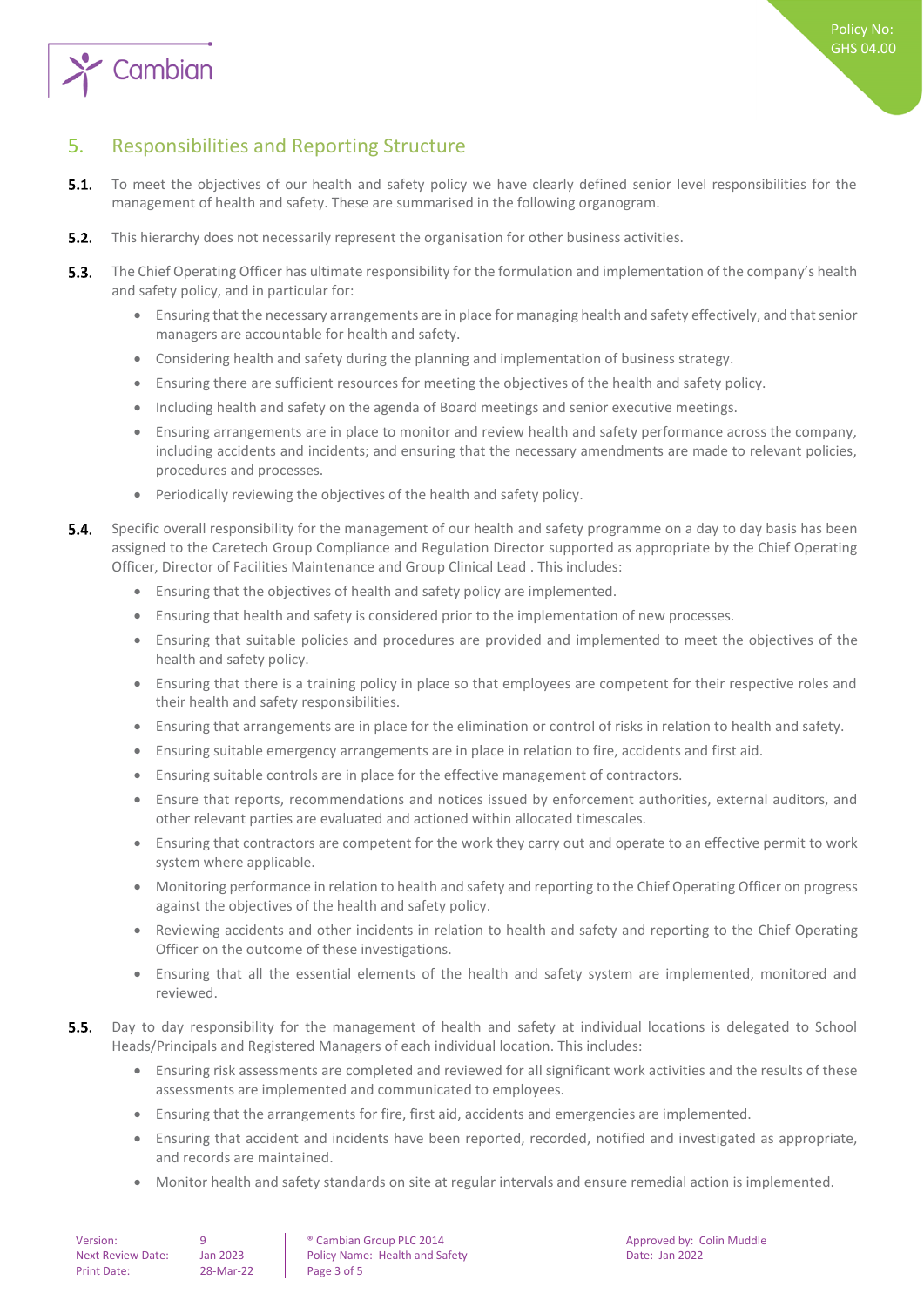

- Ensuring that employees receive adequate training, information, instruction and supervision to discharge to their specific health and safety responsibilities.
- Promptly informing the Group Compliance and Regulation Director of any significant health and safety failure.
- Providing the Group Compliance and Regulation Director with regular reports on health and safety performance.
- Ensuring that local health and safety records and documentation are complete and are systematically stored.
- $5.6.$ Health and safety performance is reviewed locally on a monthly basis against defined key point indicators.
- $5.7.$ Health and safety risks are reviewed at a corporate level at the Quarterly Care Quality Committee.
- <span id="page-3-0"></span> $5.8.$ Summary data is then submitted for review at the PLC Board.

#### 6. Related Policies and Procedures

6.1. GHS 04.01 Accidents/Incidents

| 6.2. | GHS 04.02              | Asbestos                                  |
|------|------------------------|-------------------------------------------|
|      | <b>6.3.</b> GHS 04.03  | Checklists                                |
|      | <b>6.4.</b> GHS 04.04  | Consultation                              |
|      | <b>6.5.</b> GHS 04.05  | Contractors                               |
|      | <b>6.6.</b> GHS 04.06  | Control of Substances Hazardous to Health |
|      | <b>6.7.</b> GHS 04.07  | <b>Disability Discrimination</b>          |
|      | <b>6.8.</b> GHS 04.08  | Display Screen Equipment                  |
|      | <b>6.9.</b> GHS 04.09  | Fire Safety                               |
|      | <b>6.10.</b> GHS 04.10 | First Aid                                 |
|      | <b>6.11.</b> GHS 04.11 | Gas Safety                                |
|      | 6.12. GHS 04.12        | Lone Working                              |
|      | 6.13. GHS 04.13        | <b>Manual Handling</b>                    |
|      | 6.14. GHS 04.14        | Medical Oxygen                            |
|      | <b>6.15.</b> GHS 04.15 | New and Expectant Mothers                 |
|      | <b>6.16.</b> GHS 04.16 | Permit to Work                            |
|      | 6.17. GHS 04.17        | Personal Protective Equipment (PPE)       |
|      | 6.18. GHS 04.18        | <b>Risk Assessments</b>                   |
|      | 6.19. GHS 04.19        | Slips and Trips                           |
|      | 6.20. GHS 04.20        | <b>Statutory Inspection</b>               |
|      | 6.21. GHS 04.21        | Water Safety                              |
|      | <b>6.22.</b> GHS 04.22 | Work at Height                            |
|      | 6.23. GHS 04.23        | Workplace Safety                          |